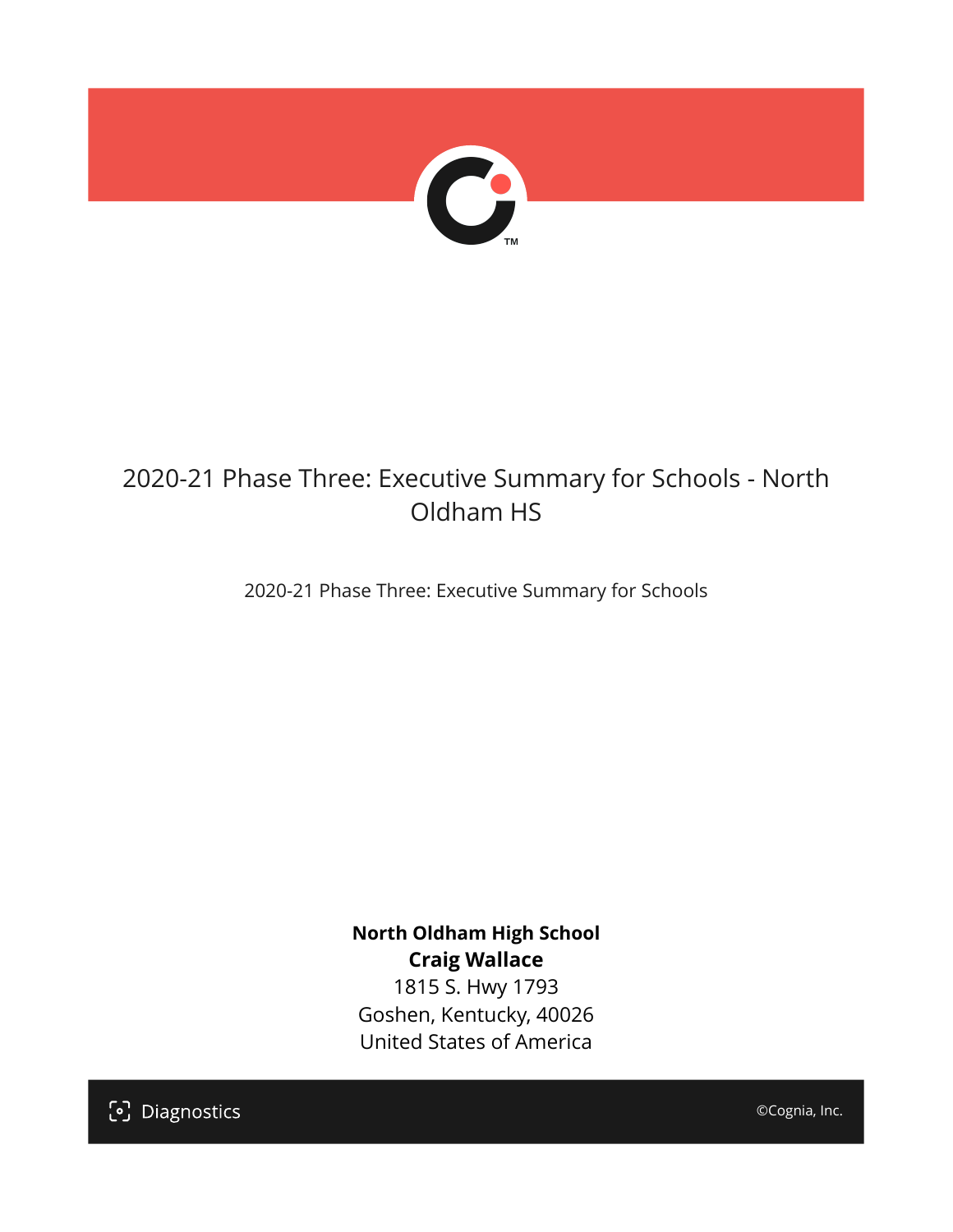## **Table of Contents**

[2020-21 Phase Three: Executive Summary for Schools](#page-2-0)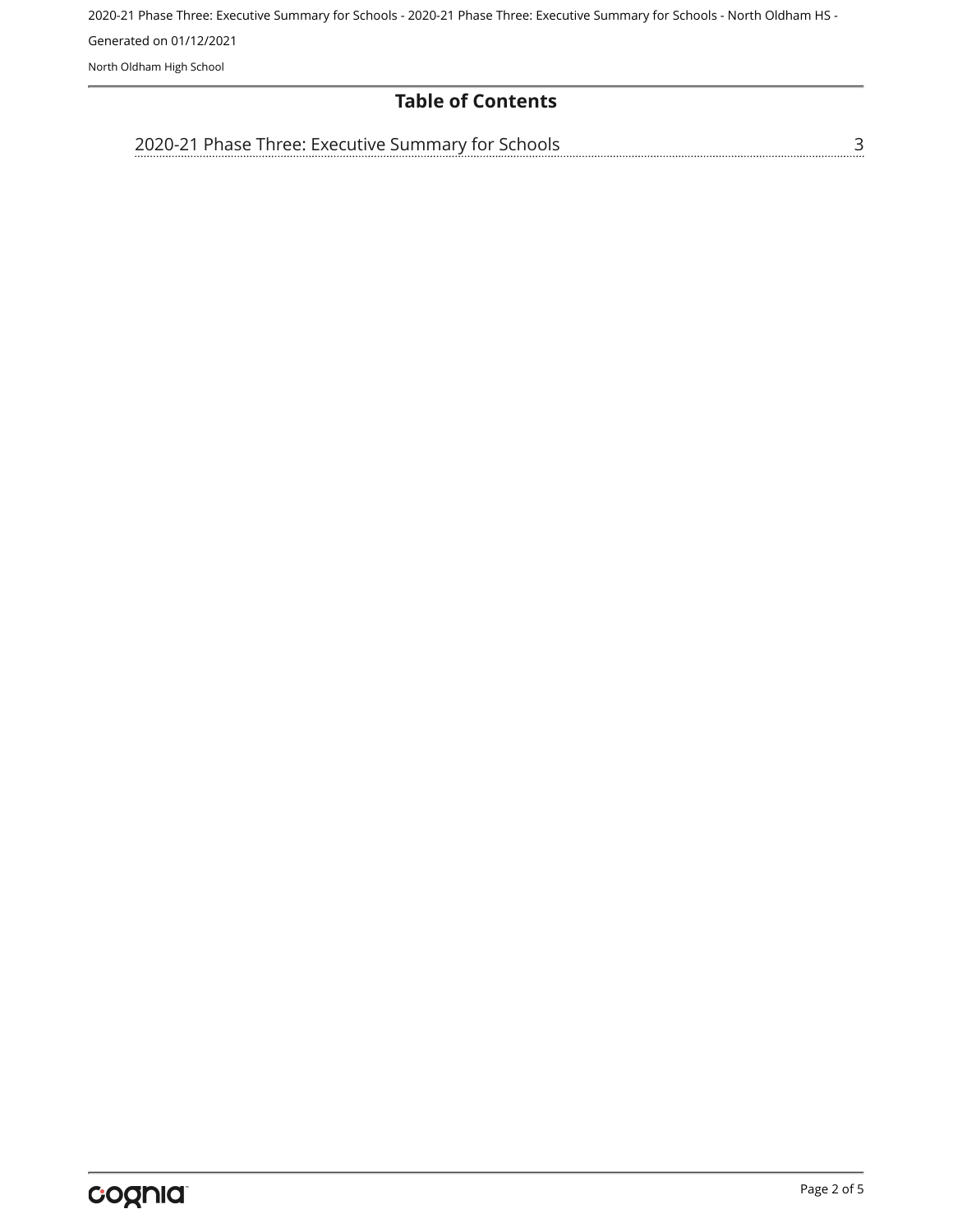## <span id="page-2-0"></span>**2020-21 Phase Three: Executive Summary for Schools**

. Describe the school's size, community/communities, location, and changes it has experienced in the last three years. Include demographic information about the students, staff, and community at large. What unique features and challenges are associated with the community/communities the school serves?

Among Kentucky's nearly 180 high schools, North Oldham High School has consistently ranked in the top 10 in a majority of both state and national academic measures. Almost thirty different Advanced Placement exams were taken by North's students last year. Even though the national pass rate on AP exams usually fluctuates between 55-60%, North's students' pass rate reached at least 75% for the eleventh straight year even as the school's participation rate has nearly doubled over that same time period (from 534 exams given to over 900 at times). The strength of its academic success is a confluence of two critical factors. Most of the school's parents are college educated and therefore expect their children to work diligently toward becoming the same. Just as if not more important is the fact that the faculty is student-centered and results-driven. Building strong relationships with its students was a cornerstone upon which North was founded seventeen years ago and continues to be a hallmark of its practice. Decision making at all levels is evaluated through the lens of "what's best for kids." North's biggest challenge currently is developing and implementing a plan to reach its most struggling learners through systematic and specific interventions. Creating and evaluating our systems through the lens of equity where the students who need the most and best is becoming a more common practice and is slowly seeping into our school's culture.

. Provide the school's purpose statement and ancillary content such as mission, vision, values, and/or beliefs. Describe how the school embodies its purpose through its program offerings and expectations for students.

The teachers and administrators of North Oldham High School are committed to the growth of every student through the establishment of a learning environment that is both rigorous and emotionally and physically safe. We understand the importance of providing learning opportunities that develop the students' abilities to become better problem solvers, critical thinkers, leaders and members of teams. We have always been a staff that values professional growth for we constantly strive to improve our craft through opportunities such as Solution Tree's PLCs at Work and RTI at Work Institutes, PEBC's Thinking Strategies, OCLI (Oldham County Learning Institute), Cognitive Coaching, Adaptive Schools, College Board's AP trainings, world language conferences and the Kentucky Science Teachers Association Annual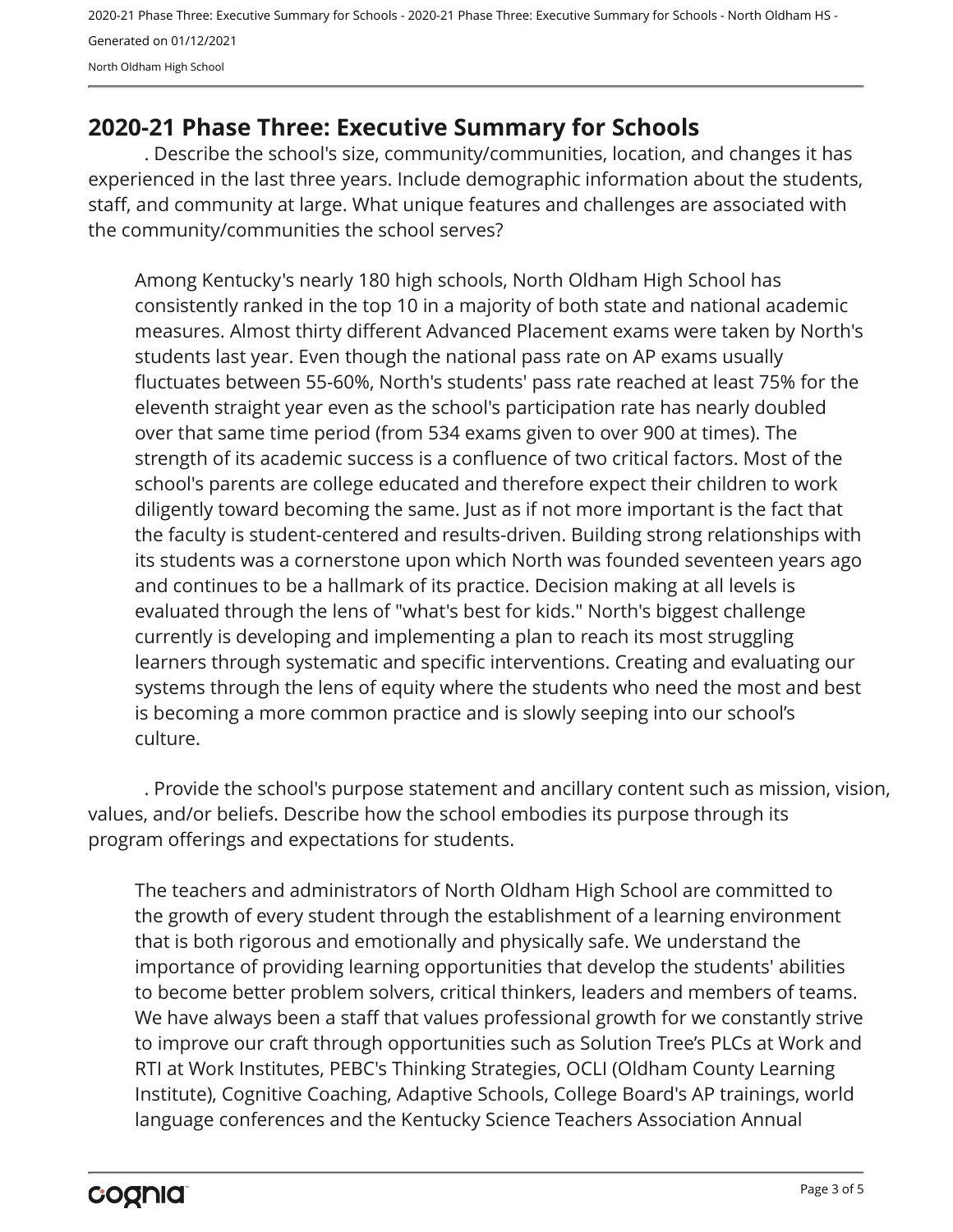Convention. Our teachers are not only committed to grow their pedagogy within their own content but to also become a professional who cares for our students' social-emotional health as well. If we are going to ensure the learning of every student at North and live out that promise on a daily basis, we have to continue to grow in our ability to educate the whole child.

. Describe the school's notable achievements and areas of improvement in the last three years. Additionally, describe areas for improvement that the school is striving to achieve in the next three years.

As was stated previously, for the eleventh year in a row, North's students' pass rate on Advanced Placement exams exceeded 75%, well above the national average. Over that same time period almost twice as many exams were taken by our students, from just over 500 to just over 900 in May of 2019 and nearly 800 this past May. Over the past 3-5 years, newer AP classes such as Music Theory, 3-D Art, Comparative Government and Environmental Science have been added. In-house dual credit opportunities through Western Kentucky University and Morehead State University have gradually been added over the last couple of years. Those include college courses in chemistry, personal finance, English, Spanish and college algebra all of which are open to sophomores, juniors and seniors. During the 2018-19 accountability cycle, North earned a 5-star rating through "very high" scores in three of the four areas of high school accountability (proficiency, graduation rate and separate academic indicator and "high" in the area of transition readiness. We were lowered to a four-star school due to the achievement gaps that exist for our students with disabilities. Although we are proud of the overall achievement of our school, we still have a lot of work to do to ensure the learning of every NOHS student.

. **CSI/TSI Schools (including ATSI) Only:** Describe the procedures used to create the school's improvement plan and briefly state the specific efforts to address the causes of low student performance and resource inequities.

N/A

. Provide any additional information you would like to share with the public and community that were not prompted in the previous sections.

N/A